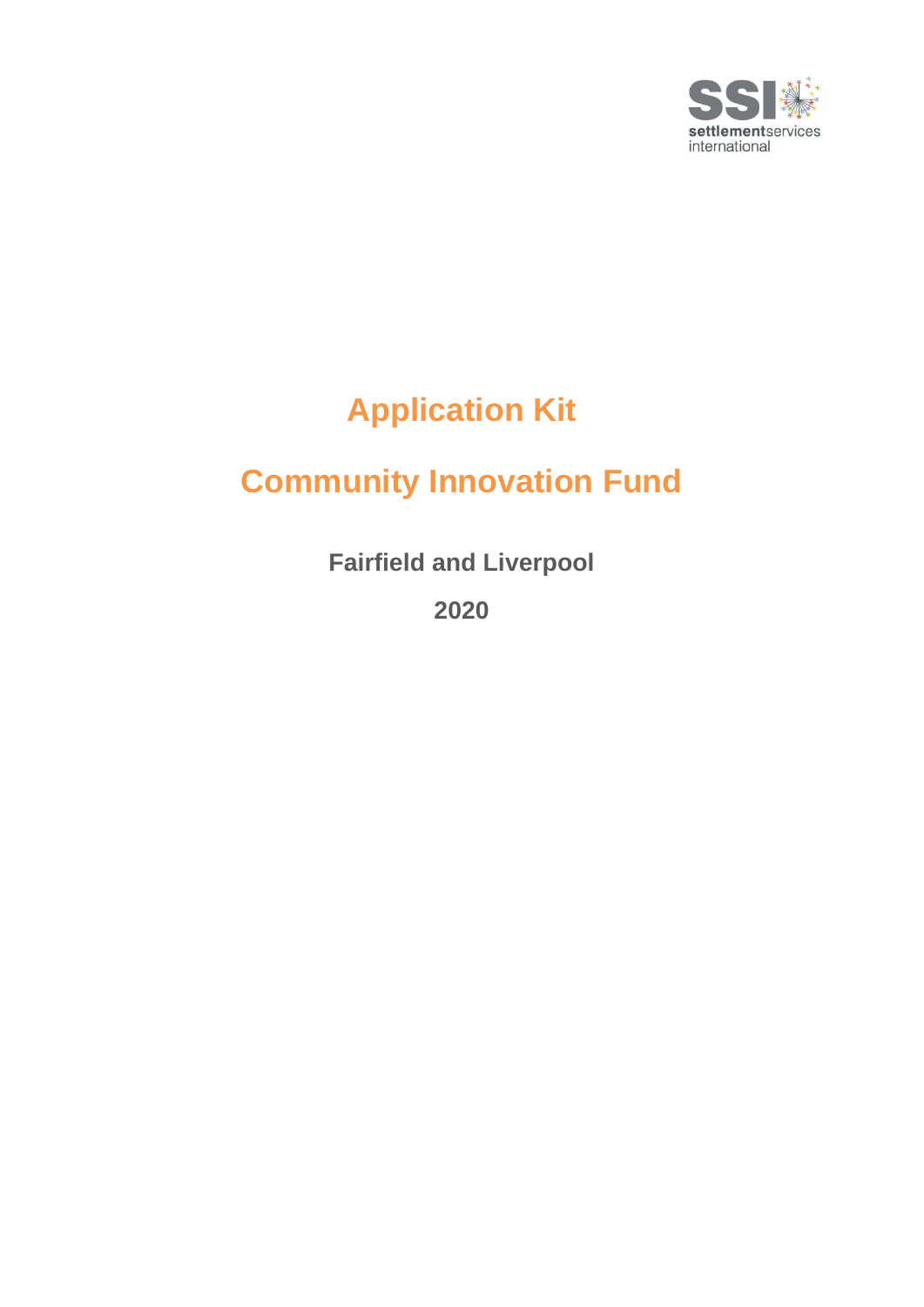### **What is the Community Innovation Fund?**

The Community Innovation Fund (CIF) provides grants to community of up to \$10,000 for great ideas to support newly arrived refugee communities.

The CIF was created to:

- Support and resource community ideas;
- Develop community capacities;
- Give the community a voice to shape its own priority areas; and
- Make grants accessible to everyone.

The Fund takes a partnership approach with [NSW Settlement Partnership members,](file://///ash-svr01/DataGroups-ASH/CE-General/+++CE%20PROGRAMS/Community%20Innovation%20Fund/3.%20ROUND%202/Applications/It%20relies%20on%20the%20community%20to%20shape%20its%20own%20priority%20areas%20and%20determine%20what%20projects%20will%20be%20delivered.%20All%20initiatives%20supported%20will%20be%20driven%20by%20the%20communities%20it%20serves%20to%20support.) local governments, other services providers, community leaders and groups all working together to support newly arrived refugees.

The 2020 funding round supports Sydney's southwest suburbs of Fairfield and Liverpool areas.

## **Eligibility**

Projects or ideas proposed must benefit newly arrived refugee communities (that have arrived in the last five years) living in Fairfield or Liverpool local government areas.

- 1. Applicants can be groups, organisations or individuals who have a demonstrated connection to Fairfield or Liverpool areas.
- 2. The primary focus of the proposed idea must address one or more of the selection criteria and be clearly aligned with the guiding principles.
- 3. Local service providers or other funded bodies are not eligible to apply.
- 4. Individuals, organisations and groups previously funded are not eligible.
- 5. Activities that have already commenced or are completed are not eligible.
- 6. All applications must be completed and received by the closing date.

## **Guiding principles**

**Collaboration:** encouraging collaborative efforts between individuals and community organisations

**Strength-based:** creating projects which utilise community strengths rather than highlighting problems

**Leadership and Community Engagement:** creating leaders within the community and encouraging communication and collaboration between different communities

**Innovation:** creating innovative projects to support community aspirations

**Self-determination:** community members determining what is best for their community

#### **Selection criteria**

An intensive consultation process was undertaken with the south-west Sydney refugee community to inform the selection criteria, to understand the community's aspirations and challenges and to learn what kind of community newly arrived refugees want to live in.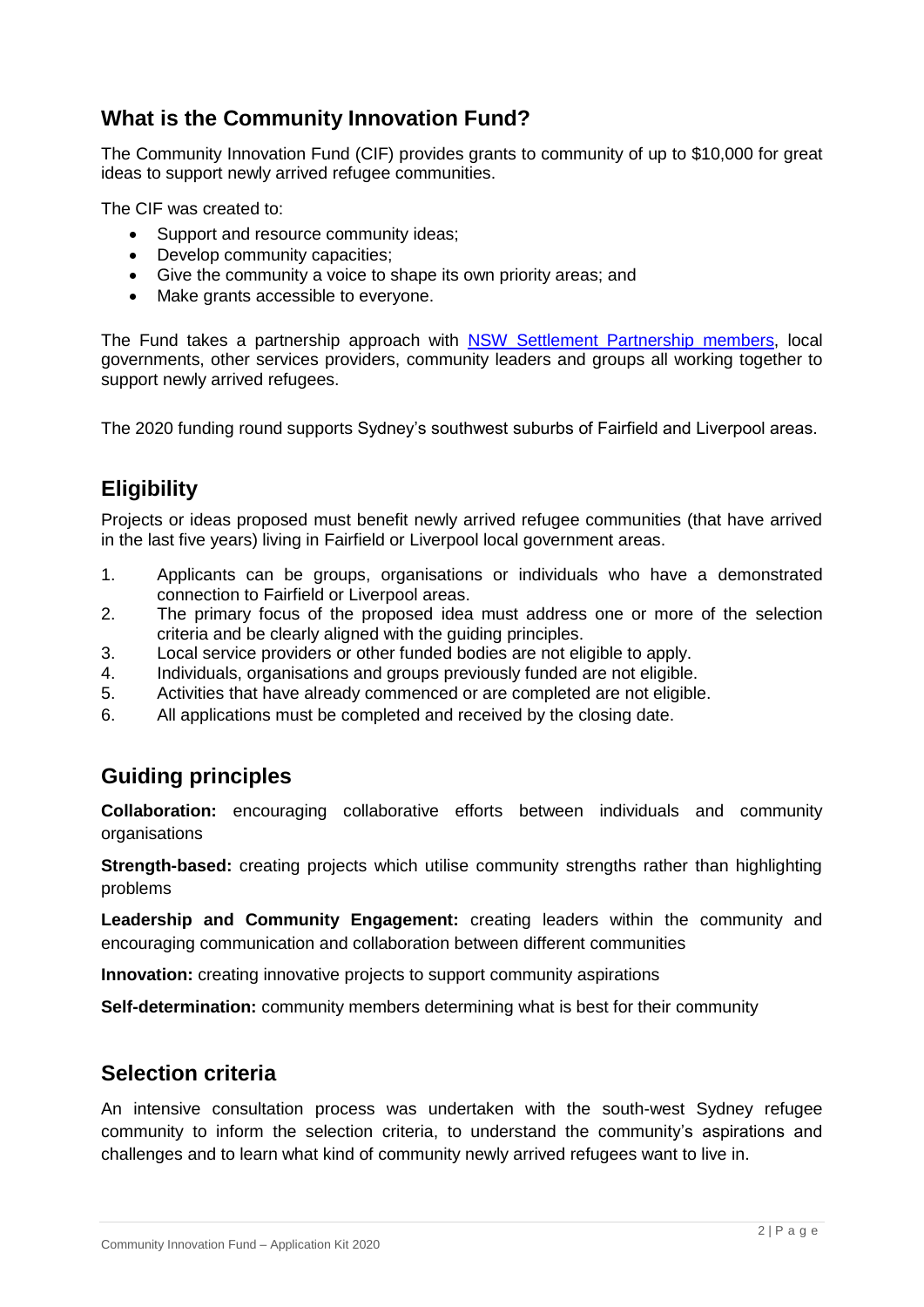Projects must address one or more of the selection criteria listed below:

- 1. Utilising the existing strengths in the community family and community support as well as skills and qualifications that people have within the community.
- 2. English language support.
- 3. Volunteering, local work experience and activities leading to employment.
- 4. Understanding and help with career pathways and recognition of prior learning.
- 5. Helping each other retain existing community norms and values that support and enhance community cohesion.
- 6. Activities to engage different groups of people, such as the elderly, women, youth and children.
- 7. Engaging people in meaningful conversations, interaction with neighbours and involvement in the wider Australian society.
- 8. Cooperative involvement in events that cross boundaries of race, culture and religion, which build and enhance community connections.
- 9. Help with mental wellbeing: moving from a fear of the future to engaging in possibilities for the future.
- 10. Information and understanding of Australian values and societal norms, including day-today social etiquette.
- 11. Initiatives that help address living expenses.
- 12. Initiatives that enable people to travel independently.

#### **How much can I apply for?**

SSI invests \$50,000 towards each funding round.

Grants are available for up to \$10,000. There is no minimum grant amount. Ideas of all sizes are encouraged.

The grant agreements will fund activities for up to one year.

#### **How can we spend the funding?**

The Funding can be used to pay for the following directly related to the project:

- Incentives for volunteers
- Travel costs
- Venue hire
- Catering/refreshments
- Stationaries/consumables
- Materials or equipment
- Operating or administration costs (directly related to the project)
- Promotional/documentation costs
- Facilitator fees and
- Other expenses directly related to the project.

#### **How can we not spend the funding?**

The grant money cannot be used for activities such as:

- Construction works or capital expenditure
- General ongoing administration costs such as electricity, phone and rent
- To cover any costs incurred in the preparation of your funding application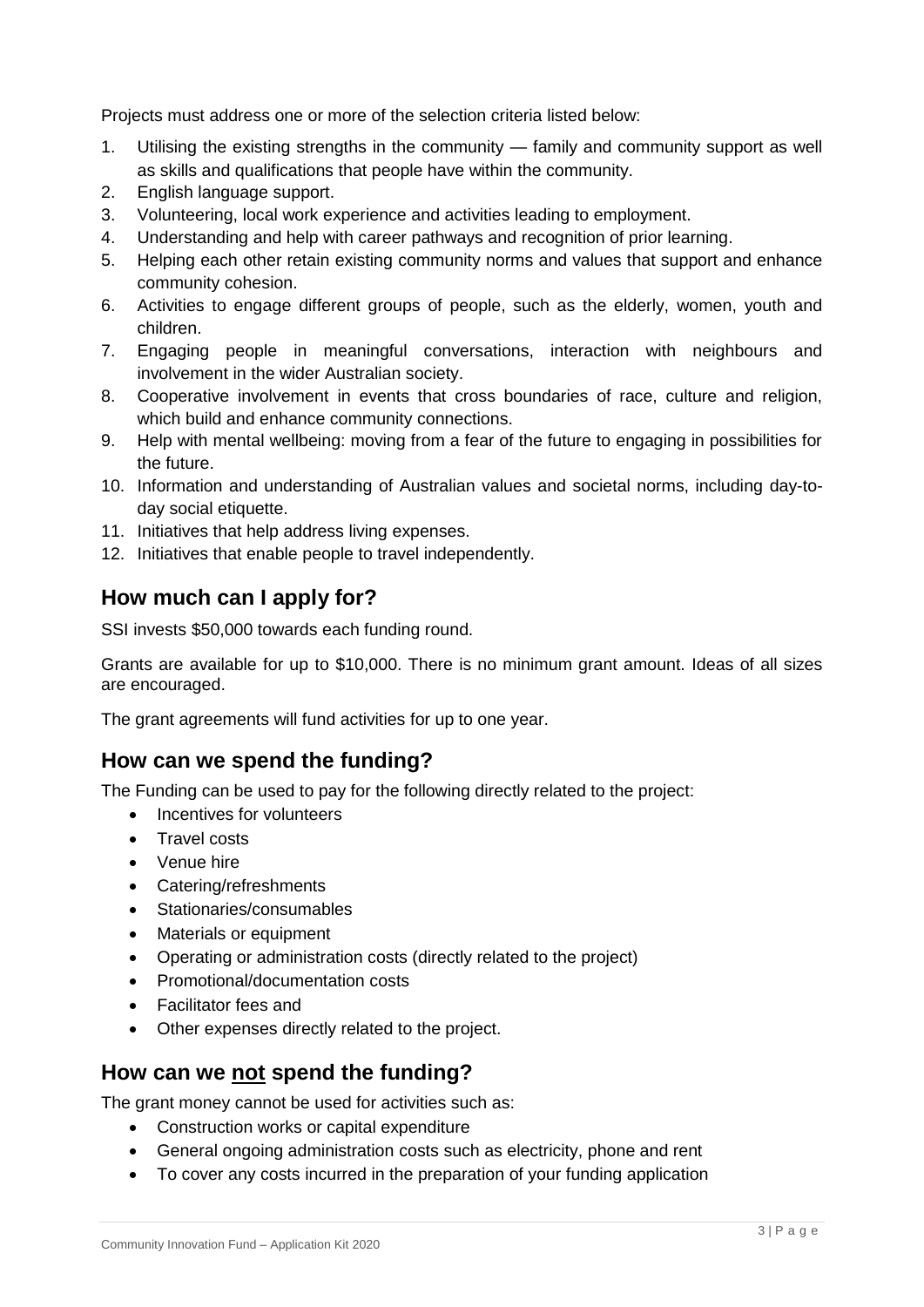- Setting up a business or
- Activities that have already commenced or are completed.

#### **Will there be support?**

Support is available to develop ideas, prepare applications and make the idea happen.

Individuals and unincorporated organisations and groups are encouraged to apply. They must have an auspice to support their project (see below). Support is available to help you find an auspice.

If you would like to discuss your idea, get support preparing the application or are unsure how to find an auspice email [cif@ssi.org.au.](mailto:cif@ssi.org.au)

#### **What is an Auspice?**

An "auspice" is an organisation that can offer support. The type of support they offer depends on you and your idea.

Examples of support:

- Receiving the grant money on your behalf (funding will not be transferred into individual accounts);
- Providing public liability insurance;
- Having some responsibilities for ensuring the project gets completed as outlined in the grant agreement;
- Providing advice;
- Supply in-kind support as needed; and
- Anything else required.

If you would like support finding an auspice contact [cif@ssi.org.au](mailto:cif@ssi.org.au)

#### **How do we choose who to give grant to?**

Applications are reviewed by an independent panel. You will be required to meet with two panel members to discuss your idea.

Things that will be considered:

- Are you connected to the Fairfield or Liverpool areas
- How does your idea support newly arrived refugees living in Fairfield and Liverpool areas to settle
- Does your idea address at least one selection criteria
- Does your idea align with the Fund's guiding principle
- Is your idea innovative
- Does your idea involve collaboration within and across communities
- What changes do you expect to happen from your activities
- How much if any funding are you currently receiving (this Fund targets small groups, organisations and individuals)
- Is your budget feasible
- Have you considered sources of in-kind support
- How will you manage the project
- Who else will be involved in the project and what are their roles
- How will you know what you have done is a success
- Are you willing to learn, we don't expect you to know it all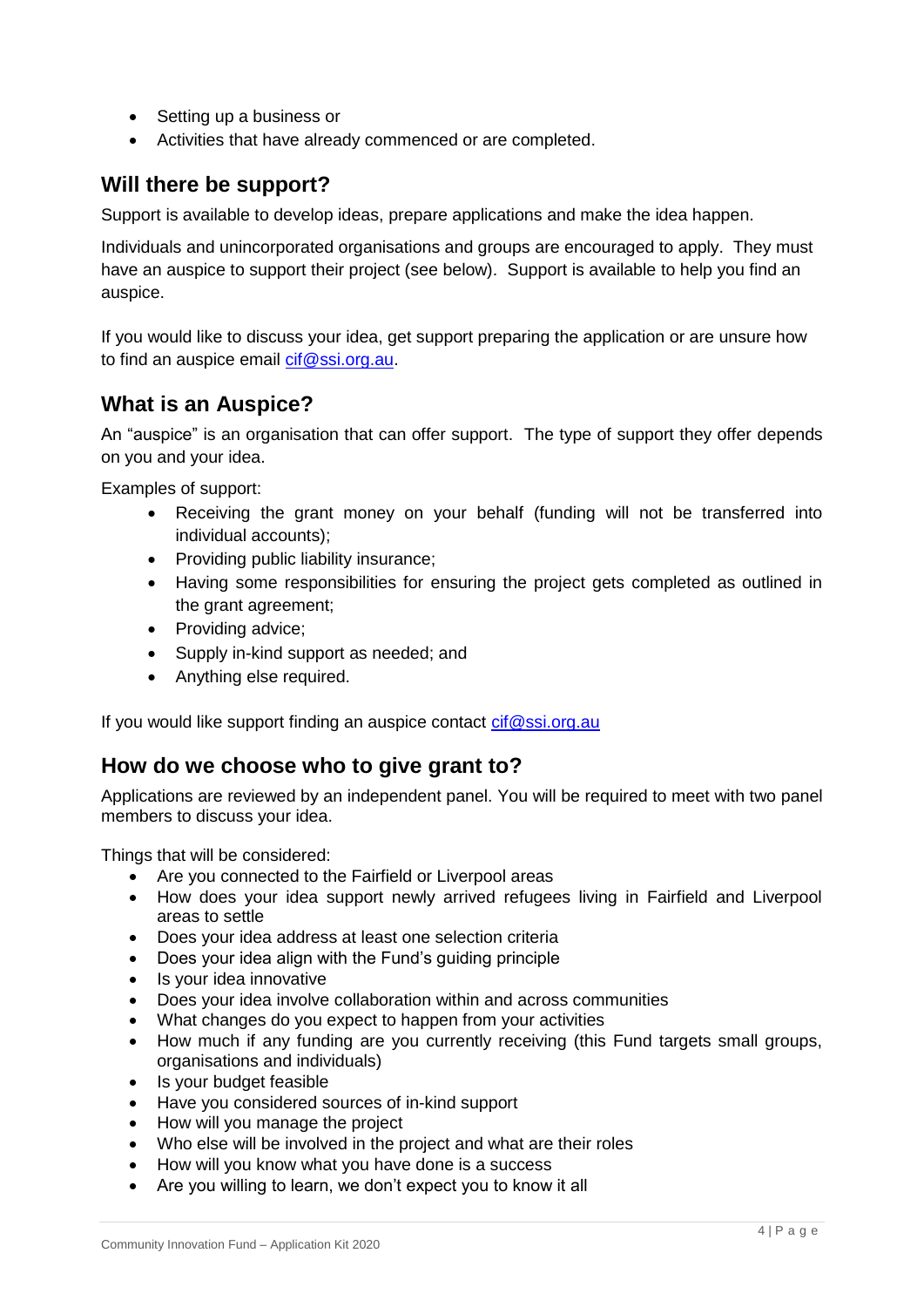A panel member may bring up something you haven't considered that could strengthen your idea or ensure it is feasible. Sometimes these conditions will be placed on the funding or offered as suggestions.

*For example, an idea proposing to use external trainers may be asked to consider a 'Train the Trainer' model in which the external person trains community members to run the training. This would aim to use community strength, build capacities and make the idea more sustainable.*

#### **If I am funded what will I be required to do?**

Successful applicants will be required to do the following:

- Attend ALL three workshops
	- Workshop 1 on Saturday 9 May, 9.00am-5.00pm (Introduction to the Fund, What is a project, How to plan for manage a project)
	- Workshop 2 on Saturday 16 May, 9.00am-5.00pm (Finalising project plans, How do you report back and Grant Agreements)
	- Workshop 3 date tbc (Topic will be voted on by Fund recipients)
- Develop a project plan and budget following workshops 1 and 2
	- Sign a 12 month grant agreement (following submission of project plans and budgets)
- Develop a plan to monitor the project
- Attend regular check in meetings
- Report back
	- Evaluation exit interview will be conducted
	- Submit monitoring information and all required documents (as set out in Workshop2)
- Support SSI's efforts to promote the projects

#### **Who can I talk to about my idea or the application process?**

You can attend one of our information sessions.

When: Thursday, 19 March – 6.00-7.00pm Where: SSI Liverpool offices 2/45-47 Scott St, Liverpool

To book visit: [https://www.ssi.org.au/services/community-engagement/community](https://www.ssi.org.au/services/community-engagement/community-innovation-fund)[innovation-fund](https://www.ssi.org.au/services/community-engagement/community-innovation-fund)

Contact us directly:

Kat O'Neill – Community Engagement Coordinator Email: [cif@ssi.org.au](mailto:cif@ssi.org.au) 

#### **How do I apply?**

Complete a short application form online at [https://www.ssi.org.au/services/community](https://www.ssi.org.au/services/community-engagement/community-innovation-fund)[engagement/community-innovation-fund](https://www.ssi.org.au/services/community-engagement/community-innovation-fund) by midnight Wednesday, 1 April.